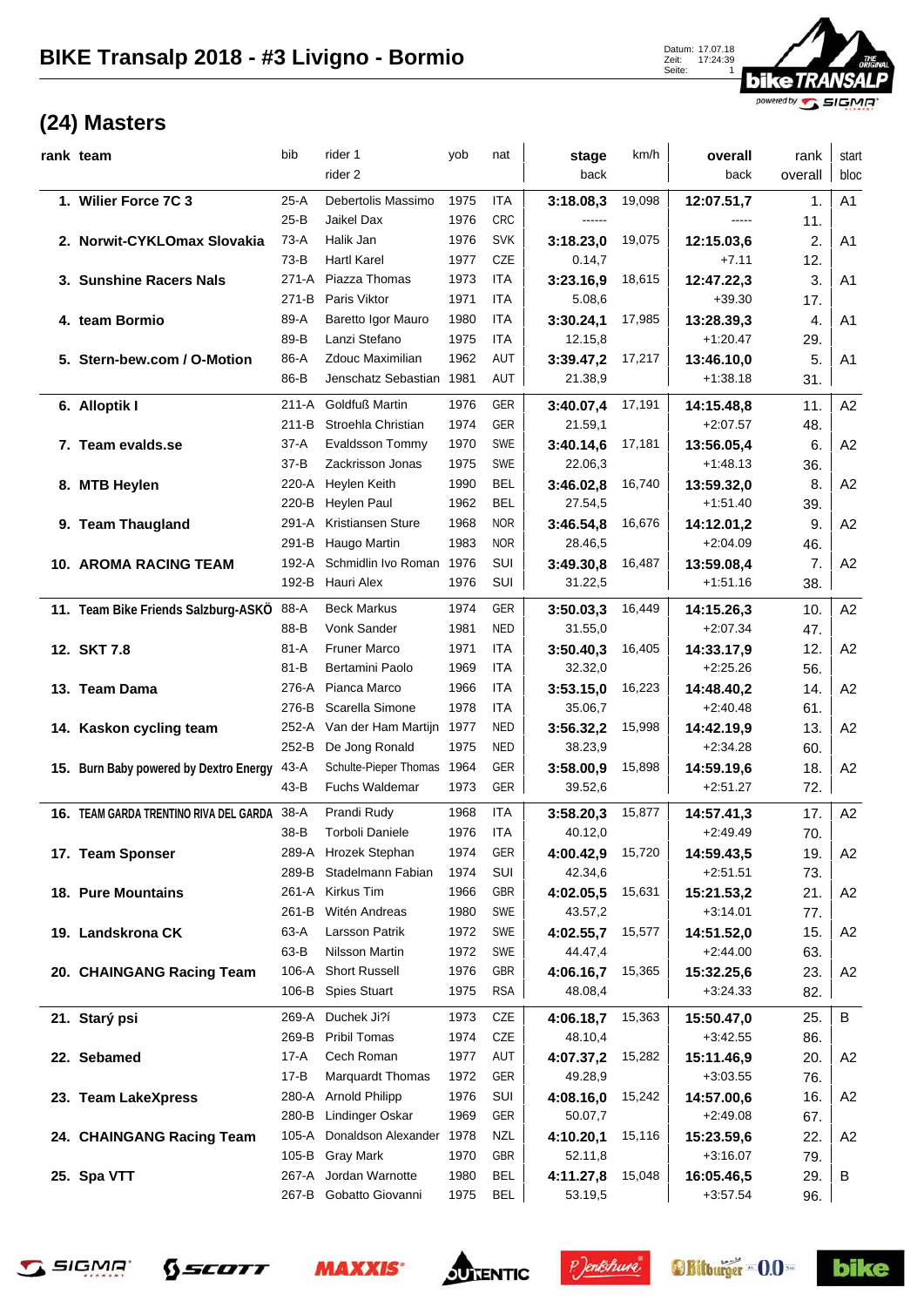

| rank team                                  | bib      | rider 1                   | yob  | nat        | stage     | km/h   | overall     | rank    | start   |
|--------------------------------------------|----------|---------------------------|------|------------|-----------|--------|-------------|---------|---------|
|                                            |          | rider 2                   |      |            | back      |        | back        | overall | bloc    |
| 26. Sufferlandria Local Heroes             | 153-A    | <b>Grift Rob</b>          | 1972 | <b>NED</b> | 4:12.49,0 | 14,968 | 15:40.00,2  | 24.     | A2      |
|                                            |          | 153-B Van Echtelt Marcel  | 1973 | <b>NED</b> | 54.40,7   |        | $+3:32.08$  | 84.     |         |
| 27. MTB Montafon Uni Sapon                 |          | 119-A Krieber Jürgen      | 1973 | AUT        | 4:17.28,4 | 14,697 | 16:00.37,1  | 27.     | B       |
|                                            | 119-B    | Mörtlitsch Stefan         | 1973 | AUT        | 59.20,1   |        | $+3.52.45$  | 93.     |         |
| 28. Das dreckige Dutzend                   | 245-A    | <b>Wendtlandt Gerhard</b> | 1963 | GER        | 4:22.47,2 | 14,400 | 16:05.01,9  | 28.     | B       |
|                                            | 245-B    | Freiberg Jens             | 1977 | GER        | 1:04.38,9 |        | $+3:57.10$  | 95.     |         |
| 29. GAN NEMBRO                             | 207-A    | Bergamelli Enrico         | 1970 | ITA        | 4:24.37,9 | 14,299 | 16:58.02,5  | 32.     | B       |
|                                            | 207-B    | Morotti Ezio              | 1966 | <b>ITA</b> | 1:06.29,6 |        | $+4.50.10$  | 116.    |         |
| 30. Dunkeld Cycles                         | $55-A$   | Wiederkehr Marc           | 1967 | <b>RSA</b> | 4:28.14,7 | 14,107 | 17:01.40,7  | 34.     | B       |
|                                            | $55 - B$ | Rankin Andrew             | 1977 | <b>RSA</b> | 1:10.06,4 |        | $+4.53.49$  | 118.    |         |
| 31. Möbel Lebherz Team                     | $117-A$  | Lebherz Thomas            | 1968 | GER        | 4:31.34,1 | 13,934 | 17:20.00,0  | 40.     | $\sf B$ |
|                                            |          | 117-B Amann Armin         | 1970 | GER        | 1:13.25,8 |        | $+5:12.08$  | 133.    |         |
| 32. Masarna                                | 216-A    | <b>Pettersson Perake</b>  | 1969 | SWE        | 4:32.16,7 | 13,898 | 16:55.24,0  | 31.     | B       |
|                                            | 216-B    | Nilsson Johan             | 1972 | SWE        | 1:14.08.4 |        | $+4.47.32$  | 113.    |         |
| 33. Feine Fahrräder München                | 185-A    | Bosler Hansjörg           | 1967 | GER        | 4:33.17,3 | 13,846 | 16:46.33,1  | 30.     | B       |
|                                            | 185-B    | <b>Franke Daniel</b>      | 1972 | GER        | 1:15.09,0 |        | $+4.38.41$  | 108.    |         |
| 34. Last Minute Biker                      |          | 212-A Früh Ronny          | 1971 | GER        | 4:33.50,2 | 13,819 | 17:42.25,3  | 42.     | B       |
|                                            | 212-B    | <b>Guenther Dirk</b>      | 1970 | GER        | 1:15.41,9 |        | $+5:34.33$  | 139.    |         |
| 35. The Eye doctors                        | 122-A    | Piskulich Zlatko          | 1973 | <b>CRC</b> | 4:33.57,8 | 13,812 | 22:21.40.5  | 85.     | C       |
|                                            |          | 122-B Cabezas Carlos      | 1970 | <b>CRC</b> | 1:15.49,5 |        | $+10:13.48$ | 247.    |         |
| 36. Team Alpina Sports                     | 154-A    | Sander Andreas            | 1972 | <b>GER</b> | 4:34.25,4 | 13,789 | 17:12.42,3  | 38.     | B       |
|                                            | 154-B    | Schwager Sebastian 1984   |      | GER        | 1:16.17,1 |        | $+5:04.50$  | 126.    |         |
| 37. Bike Team AFM                          |          | 199-A Lausberg Stefan     | 1979 | GER        | 4:35.02,0 | 13,759 | 17:12.49,5  | 39.     | B       |
|                                            | 199-B    | Ortmanns Torsten          | 1972 | GER        | 1:16.53,7 |        | $+5:04.57$  | 128.    |         |
| 38. GARDA TRENTINO-TRENTINO TV             | 56-A     | <b>Fattorelli Marco</b>   | 1974 | ITA        | 4:36.04.2 | 13,707 | 16:59.53,5  | 33.     | B       |
|                                            | 56-B     | Guizzaro Lorenzo          | 1973 | ITA        | 1:17.55,9 |        | $+4:52.01$  | 117.    |         |
| 39. activity-racing-team                   | 317-A    | <b>Klein Philipp</b>      | 1980 | <b>GER</b> | 4:36.17,4 | 13,696 | 17:03.06,4  | 36.     | B       |
|                                            | 317-B    | Schiele Paul              | 1968 | GER        | 1:18.09,1 |        | $+4.55.14$  | 120.    |         |
| 40. Team Küster                            | 159-A    | Küster Eduard             | 1971 | <b>GER</b> | 4:36.43.9 | 13,674 | 17:03.40.9  | 37.     | B       |
|                                            |          | 159-B Küster Raphael      | 1975 | GER        | 1:18.35,6 |        | $+4:55.49$  | 121.    |         |
| 41. Fahrradhaus Richter                    | 183-A    | Schulz Jochen             | 1988 | GER        | 4:36.57,3 | 13,663 | 17:02.39,2  | 35.     | B       |
|                                            |          | 183-B Geißler Jörg        | 1958 | GER        | 1:18.49,0 |        | $+4.54.47$  | 119.    |         |
| 42. Giverola Bikeholiday                   | 208-A    | Rickenbacher Andreas 1974 |      | SUI        | 4:38.12,2 | 13,602 | 15:55.23,8  | 26.     | В       |
|                                            | 208-B    | <b>Meyer Michel</b>       | 1973 | <b>SUI</b> | 1:20.03,9 |        | $+3:47.32$  | 88.     |         |
| 43. redheads TEAM / RC Schnaittachtal 79-A |          | Hanke Andreas             | 1963 | GER        | 4:41.59,6 | 13,419 | 19:23.14,9  | 62.     | В       |
|                                            | 79-B     | Zeug Andreas              | 1990 | GER        | 1:23.51,3 |        | $+7:15.23$  | 189.    |         |
| 44. Team Divic                             | 277-A    | Divic Frano               | 1968 | <b>CRO</b> | 4:42.59,9 | 13,371 | 18:18.45,8  | 46.     | В       |
|                                            | 277-B    | Divi? Nika                | 1975 | <b>CRO</b> | 1:24.51,6 |        | $+6:10.54$  | 157.    |         |
| 45. Team Skiglider.no 1                    |          | 144-A Fonn Tore           | 1970 | <b>NOR</b> | 4:45.06,5 | 13,272 | 17:53.33,3  | 43.     | В       |
|                                            | 144-B    | <b>Bordevik Tom Atle</b>  | 1970 | <b>NOR</b> | 1:26.58,2 |        | $+5:45.41$  | 145.    |         |
| 46. bikefreunde hegau                      | 236-A    | Böhm Stephan              | 1977 | GER        | 4:45.48,6 | 13,240 | 18:35.17,4  | 50.     | B       |
|                                            | 236-B    | <b>Weber Thomas</b>       | 1975 | GER        | 1:27.40,3 |        | $+6:27.25$  | 166.    |         |
| 47. Ponte1Reto Pontevedra                  | 259-A    | Carbia Valinas            | 1974 | <b>ESP</b> | 4:45.54,9 | 13,235 | 18:56.36,9  | 56.     | в       |
|                                            | 259-B    | Gonzalez Cimadevila 1975  |      | <b>ESP</b> | 1:27.46,6 |        | $+6:48.45$  | 176.    |         |
| 48. The 69'ers                             | 292-A    | Swinnen Bert              | 1969 | <b>BEL</b> | 4:46.34,1 | 13,205 | 18:42.23,2  | 53.     | в       |
|                                            | 292-B    | Kempenaers Pascal         | 1969 | <b>BEL</b> | 1:28.25,8 |        | $+6:34.31$  | 170.    |         |
| 49. Skiglider.no 2                         | 147-A    | Lyhus Fred                | 1970 | <b>NOR</b> | 4:47.18,3 | 13,171 | 17:31.53,3  | 41.     | В       |
|                                            | 147-B    | Roren Arve Hauklien 1972  |      | <b>NOR</b> | 1:29.10,0 |        | $+5:24.01$  | 137.    |         |
| 50. ASL Asbestsaneringen Team 1            |          | 193-A Krekels Carlo       | 1963 | NED        | 4:48.25,5 | 13,120 | 18:41.56,2  | 52.     | В       |
|                                            |          | 193-B Krekels Remco       | 1991 | <b>NED</b> | 1:30.17,2 |        | $+6:34.04$  | 169.    |         |









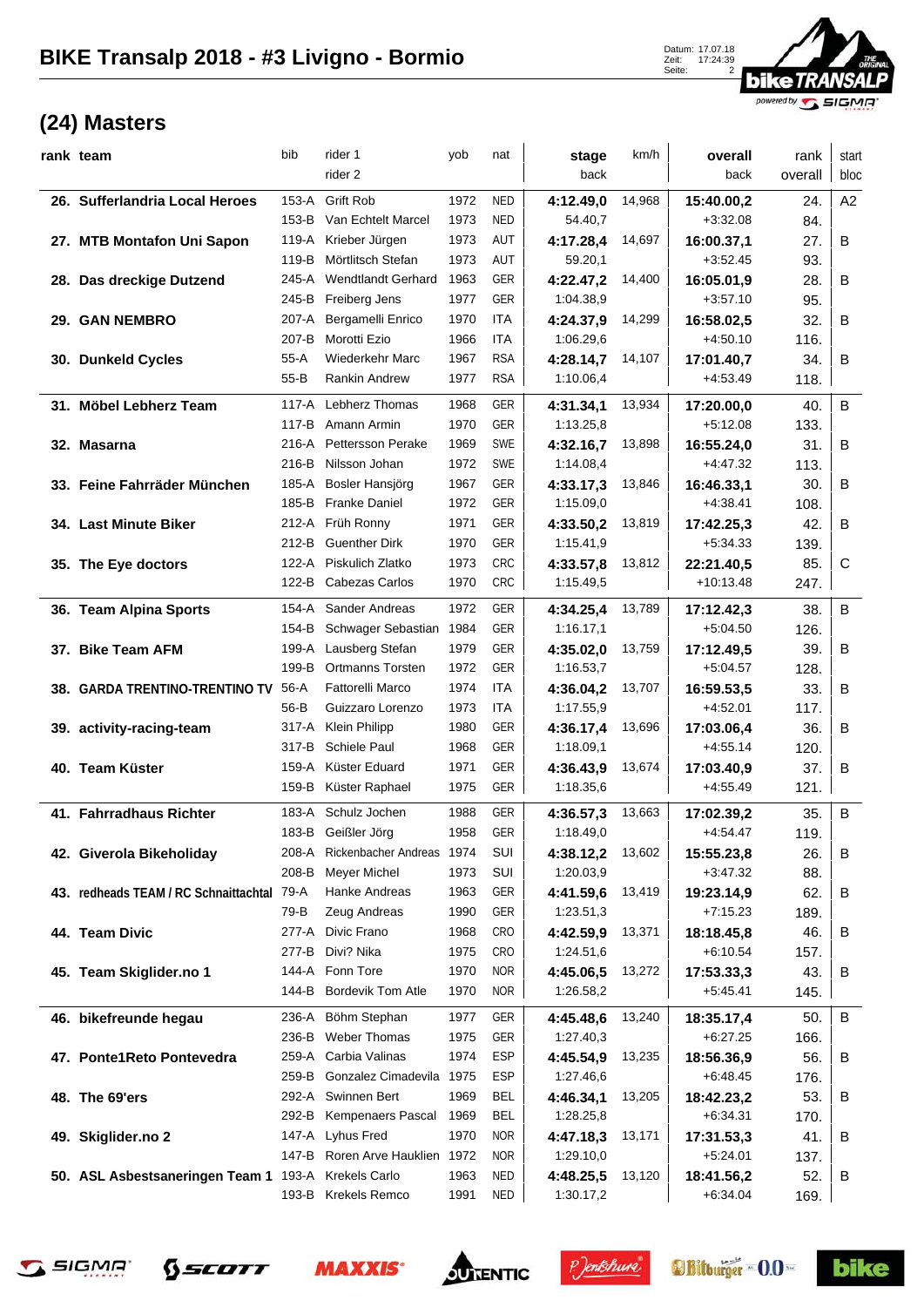

| rank team                         | bib     | rider 1                     | yob  | nat                      | stage                  | km/h   | overall                  | rank    | start       |
|-----------------------------------|---------|-----------------------------|------|--------------------------|------------------------|--------|--------------------------|---------|-------------|
|                                   |         | rider 2                     |      |                          | back                   |        | back                     | overall | bloc        |
| 51. Bike4ticino                   | $235-A$ | Sbarbaro Lorenzo            | 1969 | SUI                      | 4:48.26,9              | 13,119 | 18:52.01,6               | 54.     | B           |
|                                   | 235-B   | Calabretta Fausto           | 1967 | SUI                      | 1:30.18,6              |        | $+6:44.09$               | 174.    |             |
| 52. Team M&M                      | 282-A   | Müller Robert               | 1973 | GER                      | 4:49.27.1              | 13,073 | 18:25.09,4               | 47.     | B           |
|                                   | 282-B   | <b>Müller Matthias</b>      | 1979 | GER                      | 1:31.18,8              |        | $+6:17.17$               | 159.    |             |
| 53. Rothai tapa                   | 262-A   | Cullen Ger                  | 1978 | <b>IRL</b>               | 4:51.47,0              | 12,969 | 18:39.23,3               | 51.     | B           |
|                                   | 262-B   | Smullen Joe                 | 1974 | <b>IRL</b>               | 1:33.38,7              |        | $+6:31.31$               | 168.    |             |
| <b>54. GORILLA ENDURANCE TEAM</b> | 60-A    | <b>Tuchschmidt Bernd</b>    | 1977 | AUT                      | 4:51.52,6              | 12,965 | 19:34.13,7               | 64.     | B           |
|                                   | $60-B$  | Kranz Christian             | 1977 | AUT                      | 1:33.44,3              |        | $+7:26.22$               | 192.    |             |
| 55. Staudenbiker                  | 150-A   | <b>Bollinger Wolfgang</b>   | 1964 | <b>GER</b>               | 4:52.38,5              | 12,931 | 18:53.29,4               | 55.     | в           |
|                                   | 150-B   | Knoll German                | 1972 | GER                      | 1:34.30,2              |        | $+6:45.37$               | 175.    |             |
| 56. Copper Team                   | 243-A   | Lombaerts Axel              | 1968 | <b>BEL</b>               |                        | 12,895 |                          | 45.     | B           |
|                                   | 243-B   | Van Overbeke Gert           | 1968 | <b>BEL</b>               | 4:53.27,2<br>1:35.18,9 |        | 18:01.25,9<br>$+5:53.34$ | 147.    |             |
| 57. Baikal Lake                   | 194-A   | Ignatenko Anatolii          | 1982 | <b>RUS</b>               | 4:55.58,1              | 12,785 | 18:33.37,0               | 49.     | B           |
|                                   | 194-B   | Sakharovskii Aleksandr      | 1970 | <b>RUS</b>               | 1:37.49,8              |        | $+6:25.45$               | 165.    |             |
| 58. Kahl & Platt                  | 250-A   | Baumgartner Uli             | 1971 | GER                      | 4:56.30,7              | 12,762 | 18:57.25,8               | 57.     | B           |
|                                   | 250-B   | Neuhaus Kai                 | 1974 | GER                      | 1:38.22,4              |        | $+6.49.34$               | 177.    |             |
| 59. Sport Project RUS             |         | 268-A Akhlestin Alexey      | 1966 | <b>RUS</b>               | 4:59.52,9              | 12,618 | 18:26.00,3               | 48.     | B           |
|                                   | 268-B   | Rodin Fedor                 | 1986 | <b>RUS</b>               | 1:41.44,6              |        | $+6.18.08$               | 162.    |             |
| 60. Team Gym Plus                 | 279-A   | Van Nuffel Frank            | 1967 | <b>BEL</b>               | 5:00.05,5              | 12,610 | 17:56.07,4               | 44.     | в           |
|                                   | 279-B   | Corryn Bart                 | 1971 | <b>BEL</b>               | 1:41.57,2              |        | $+5.48.15$               | 146.    |             |
|                                   |         |                             |      |                          |                        |        |                          |         |             |
| 61. Wheelie Tired                 | 302-A   | <b>Watt Andrew</b>          | 1975 | <b>GBR</b>               | 5:01.20,6              | 12,557 | 19:37.06,6               | 65.     | $\sf B$     |
|                                   | 302-B   | Minelli Diego               | 1976 | <b>GBR</b>               | 1:43.12,3              |        | $+7:29.14$               | 194.    |             |
| 62. WeWill                        | 301-A   | <b>Gatland Nick</b>         | 1969 | <b>AUS</b>               | 5:01.46,1              | 12,540 | 19:53.45,3               | 68.     | C           |
|                                   | 301-B   | Smith Nicholas              | 1968 | SUI                      | 1:43.37,8              |        | $+7:45.53$               | 203.    |             |
| <b>63. ALIAS PONS</b>             | 189-A   | Alias Pablo                 | 1970 | ARG                      | 5:03.00,6              | 12,488 | 19:38.45,4               | 66.     | B           |
|                                   | 189-B   | Pons Daniel                 | 1972 | ARG                      | 1:44.52,3              |        | $+7:30.53$               | 195.    |             |
| 64. No Matter                     | 226-A   | <b>Brokbals Markus</b>      | 1975 | GER                      | 5:08.15,0              | 12,276 | 19:55.08,3               | 69.     | C           |
|                                   | 226-B   | <b>Bischof Frank</b>        | 1965 | GER                      | 1:50.06,7              |        | $+7:47.16$               | 204.    |             |
| 65. Bij Leon in het wiel          | 234-A   | Selen Luc                   | 1976 | <b>NED</b><br><b>NED</b> | 5:08.53,9              | 12,250 | 19:08.17,8               | 59.     | B           |
|                                   |         | 234-B Van Capelle Leon      | 1969 |                          | 1:50.45,6              |        | $+7:00.26$               | 180.    |             |
| 66. Twin Power                    | 168-A   | <b>Basel Shaun</b>          | 1972 | <b>RSA</b>               | 5:11.31,0              | 12,147 | 20:20.06,7               | 73.     | $\mathsf C$ |
|                                   |         | 168-B Basel Brett           | 1972 | <b>RSA</b>               | 1:53.22,7              |        | $+8:12.15$               | 210.    |             |
| 67. Reifen Wiese 1                |         | 129-A Gehring Jörn          | 1967 | GER                      | 5:12.37,2              | 12,104 | 19:00.51,7               | 58.     | В           |
|                                   | 129-B   | <b>Wiese Carsten</b>        | 1968 | GER                      | 1:54.28,9              |        | $+6:53.00$               | 179.    |             |
| 68. Team Team                     | 290-A   | <b>Bittner Malte</b>        | 1974 | GER                      | 5:13.39,2              | 12,064 | 19:10.05,1               | 60.     | В           |
|                                   | 290-B   | Dausacker Urban             | 1977 | GER                      | 1:55.30,9              |        | +7:02.13                 | 181.    |             |
| 69. De Vos                        |         | 201-A De Vos Stijn          | 1975 | NED                      | 5:15.01,0              | 12,012 | 20:37.07,7               | 74.     | C           |
|                                   | 201-B   | De Vos Wessel               | 1971 | <b>NED</b>               | 1:56.52,7              |        | $+8:29.16$               | 217.    |             |
| 70. Bike & More 1-Sibilla Team    |         | 196-A Vetturini Riccardo    | 1966 | ITA                      | 5:17.19.1              | 11,925 | 19:28.36,0               | 63.     | В           |
|                                   |         | 196-B Marzi Alessandro      | 1987 | GER                      | 1:59.10,8              |        | $+7:20.44$               | 191.    |             |
| 71. One To One Catalunya 3        | 137-A   | Colomina Josep              | 1971 | ESP                      | 5:25.06,5              | 11,639 | 20:40.14,4               | 76.     | C           |
|                                   | 137-B   | Monreal Nieto Julià         | 1972 | ESP                      | 2:06.58,2              |        | $+8:32.22$               | 220.    |             |
| 72. The MTB Company               | 163-A   | Braekman Mario              | 1976 | <b>BEL</b>               | 5:26.19,8              | 11,596 | 20:06.19,1               | 71.     | C           |
|                                   | 163-B   | <b>Geerinck Frank</b>       | 1970 | <b>BEL</b>               | 2:08.11,5              |        | $+7:58.27$               | 207.    |             |
| 73. CXP-TRIOSS                    | 175-A   | Blankestijn Jan-Ivo         | 1978 | <b>NED</b>               | 5:29.14,6              | 11,493 | 19:50.23,6               | 67.     | В           |
|                                   | 175-B   | Ulijn Johan                 | 1967 | <b>NED</b>               | 2:11.06,3              |        | $+7:42.31$               | 200.    |             |
| 74. alpen-traum                   | 400-A   | Ingendoh Michael            | 1973 | GER                      | 5:31.15,1              | 11,423 | 20:04.38,2               | 70.     | C           |
|                                   | 400-B   | Anders Henner Dietrich 1975 |      | GER                      | 2:13.06,8              |        | $+7:56.46$               | 206.    |             |
| 75. GB-NL racing                  | 58-A    | Hirdes Jeroen               | 1969 | <b>NED</b>               | 5:31.43,1              | 11,407 | 20:38.11,7               | 75.     | C           |
|                                   | 58-B    | Wilks Tim                   | 1978 | GBR                      | 2:13.34,8              |        | $+8:30.20$               | 218.    |             |